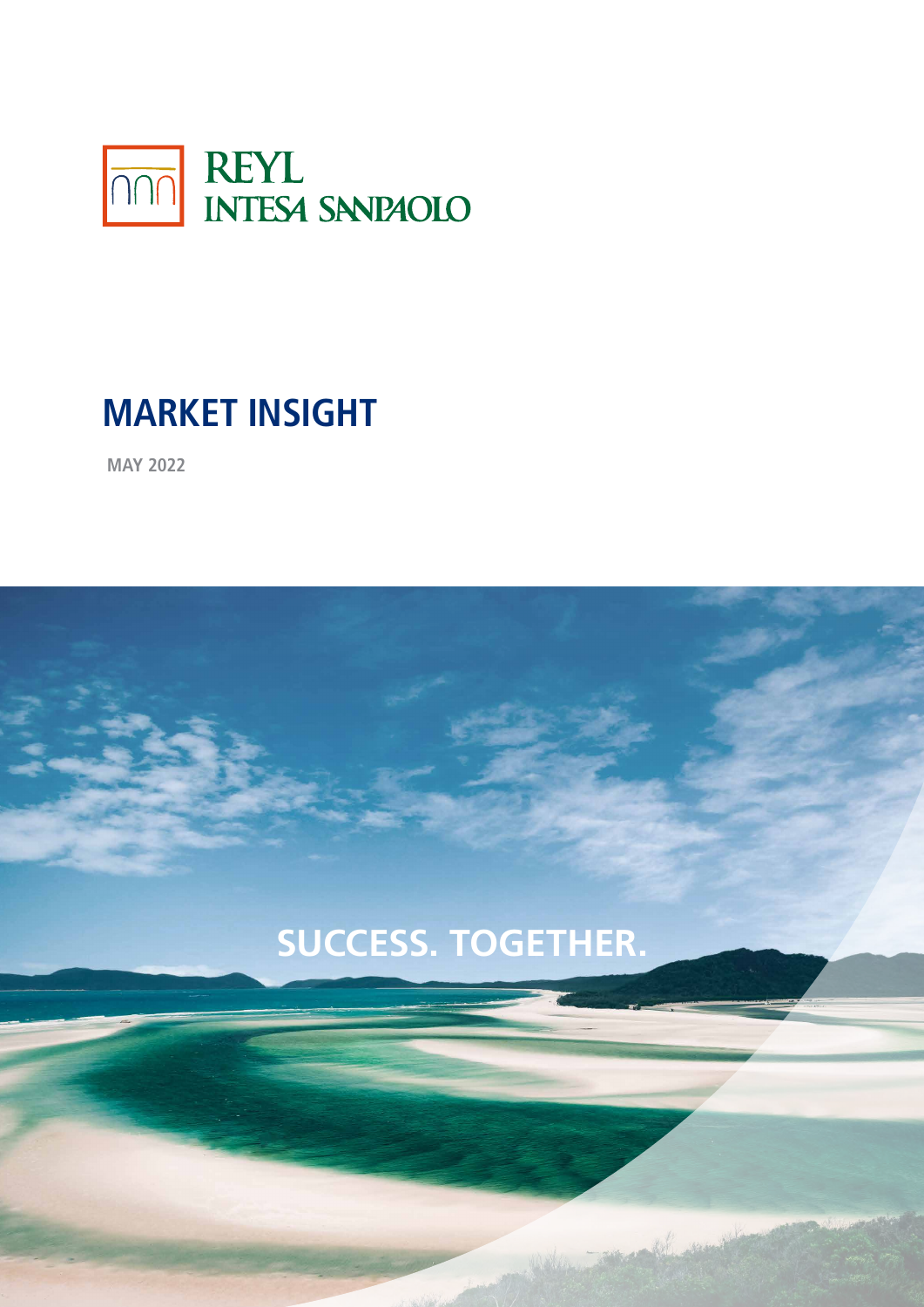

NICOLAS PELLETIER INVESTMENT MANAGER US EQUITY, SRI & IMPACT INVESTING

"Investment requirements are huge, with annual funding shortfalls at more than USD 1.7 trillion"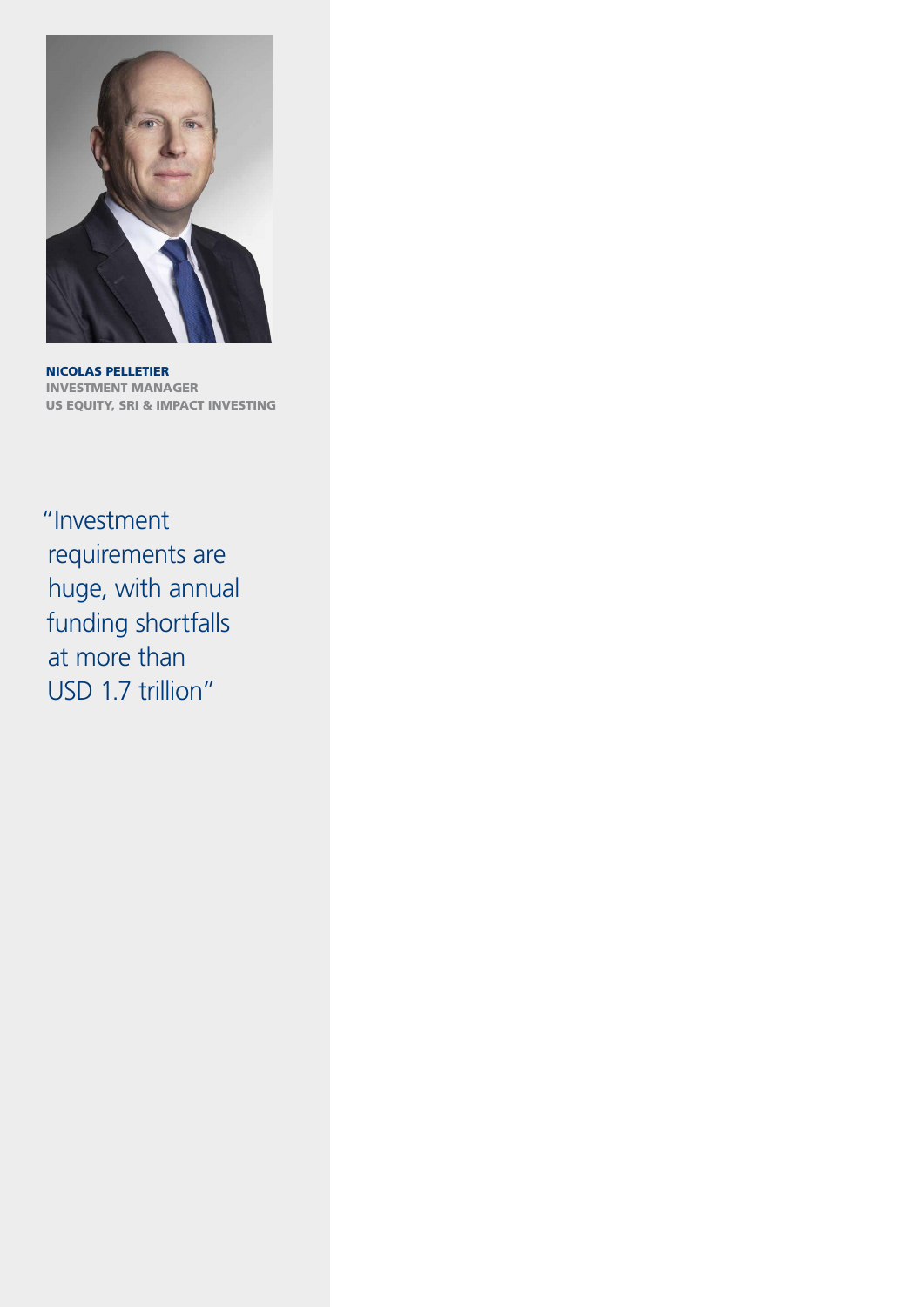

# **THE IMPORTANCE OF THE SOCIAL IMPACT OF OUR INVESTMENTS**

**The world faces many challenges: the increase in geopolitical conflict causing massive migration and destabilising access to agricultural materials and energy sources; a demographic explosion in certain developing countries; difficulties providing access to education for all; inequality, unemployment and poverty.** 

According to the UN, 1.2 billion people (15% of the world's population), live on less than one dollar a day and 4 billion (61% of the world's population) live on an income of \$365 to \$3,000 per year<sup>1</sup>. Finally, and perhaps most urgently, climate change is leading to rising sea levels and an increase in the number of natural disasters that will disrupt nature and biodiversity. These challenges will have consequences in years to come, notably generating new social tensions. Our activities have increasingly profound and global implications that impact the planet, the oceans, our climate, our cities and surely our lives.

### **WHAT CAN WE DO TO START THE CHANGE?**

The work carried out by governments, development aid organisations and NGOs contributes significantly to this. However, this is not enough. We need to move up a gear because time is running out. Investment requirements are huge, with annual funding shortfalls at more than USD 1.7 trillion, according to OECD estimates<sup>2</sup>. The private sector's involvement in these changes is obvious: impact investing is one of the responses needed to address these issues to foster the emergence of a low-carbon and more socially inclusive economy. Impact investors target companies whose business models are based on sustainable technologies, affordable

healthcare, fair education, responsible agriculture, consumption and clean energy. For example, Norway-listed Scatec Solar provides solar power at attractive prices. As a result, it has a double positive impact, on the climate and on disadvantaged populations. This company is present in many countries where a segment of the population is poor, including Rwanda, Mozambique, Egypt, South Africa and Jordan. In 2021, it generated revenues of more than €470 million and income of €29 million³. Its work is recognised by the World Bank and many development banks.

### **HOW CAN WE GUARANTEE OUR INVESTMENTS HAVE A REAL POSITIVE IMPACT?**

While it is essential to better measure the impacts of our investments on climate change through  $CO<sub>2</sub>$  or methane emissions, it is also becoming necessary to measure their impact on society, nature and humans. Tools, databases and accounting standards are gradually improving. The International Sustainability Standard Board (ISSB) in the US and the European Financial Reporting Advisory Group (EFRAG) in Europe are helping to improve the quality of company data. Several players are also changing the game, such as the Global Impact Investing Network (GIIN) with its IRIS+ method, the UN with its SDG Impact Standards, or the World Bank and the IFC with their principles for impact investing, ratified by more than 150 asset managers<sup>4</sup>. Finally, regulations need to improve, as the market is not always able to self-regulate. Labels and new laws need to be introduced, such as the new European taxonomy, the Sustainable Finance Disclosure Regulation (SFDR) adopted in 2021 and applicable to banks, or the new rules introduced by the successive COPs.

Switzerland is one of the leading countries in social impact investing, with a genuine ecosystem: the UN's European headquarters, specialised international organisations, NGOs, foundations, players in microfinance and impact investing, private banks, wealth managers and institutional investors. The challenges posed by sustainable development, particularly climate change, the preservation of nature and respect for human dignity, will change the way we invest, in Switzerland, in Europe and in the US. Social impact investments, based on analysis incorporating long-term objectives, are a necessity over the coming decades. They are not a fashion, but rather an awareness of everyone's responsibility. We are all involved in this change regardless of our position in our company or our organisation. Even if we have the impression that what we are doing is just a drop in the ocean, together, these drops can form oceans.

<sup>&</sup>lt;sup>1</sup> Source: Sustainable Development Report, United Nations, 2021 <https://www.un.org/sustainabledevelopment/poverty/>

<sup>&</sup>lt;sup>2</sup> Source: OCDE, Measuring Distance to the SDG Targets, 2020 <https://www.oecd.org/newsroom/covid-19-crisis-threatens-sustainable-development-goals-financing.htm>

<sup>&</sup>lt;sup>3</sup> Source: Scatec, Annual report, 2021 [https://annualreport2021.scatec.com/wp-content/uploads/sites/10/2022/03/Scatec-Annual-Report\\_2021-.pdf](https://annualreport2021.scatec.com/wp-content/uploads/sites/10/2022/03/Scatec-Annual-Report_2021-.pdf)

<sup>&</sup>lt;sup>4</sup> Source: IFC, Operating Principals for Impact Management Signatories, 2022<https://www.impactprinciples.org/signatories-reporting>